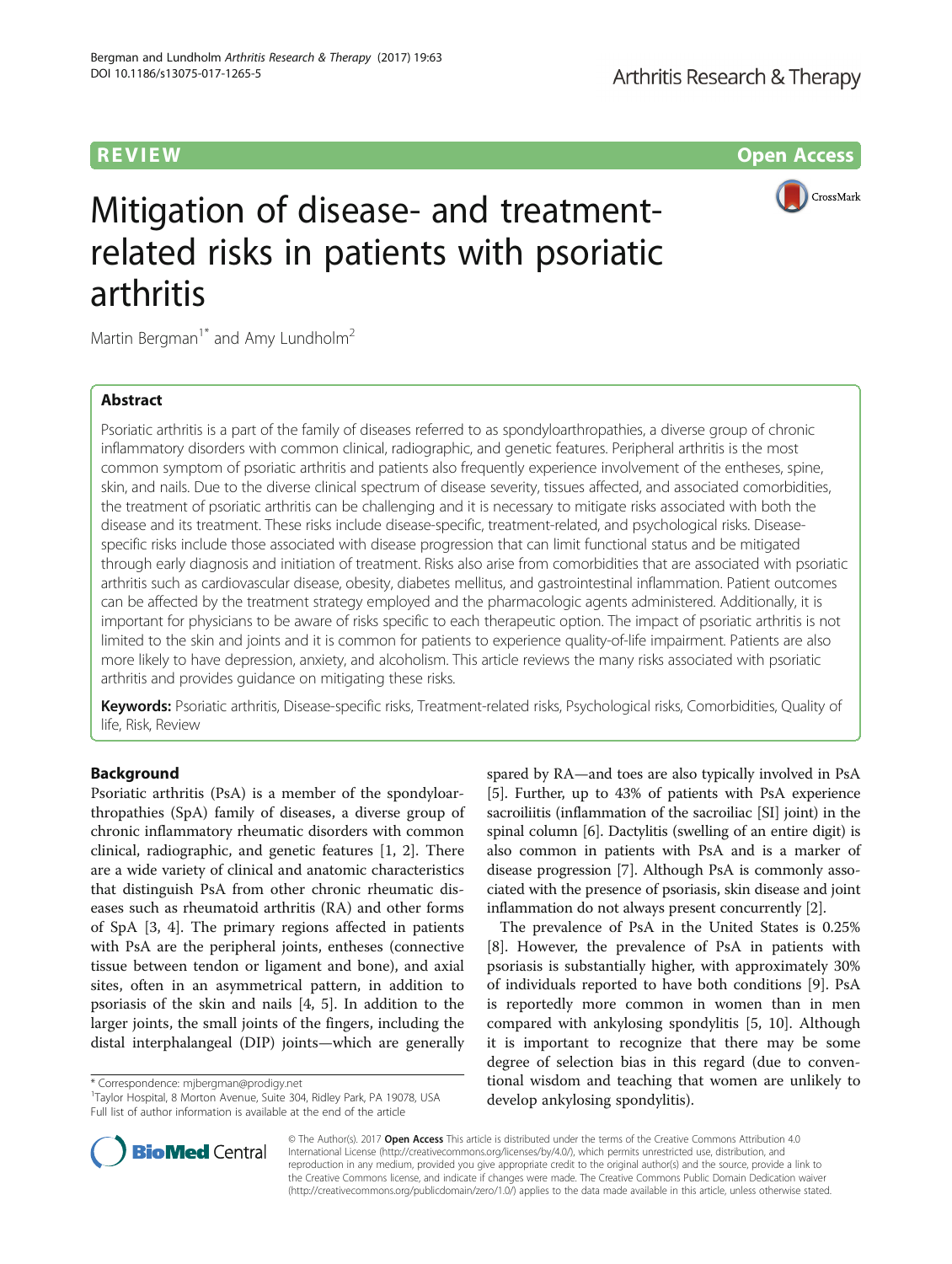The differentiation of PsA from RA can be aided by certain clinical characteristics. Unlike RA, PsA is not associated with circulating autoantibodies [\[3](#page-5-0), [11\]](#page-6-0). Patients with PsA are usually seronegative (absence of circulating rheumatoid factor) and a negative test for rheumatoid factor is one component of the ClASsification criteria for Psoriatic Arthritis (CASPAR) [[2,](#page-5-0) [12\]](#page-6-0). Additionally, PsA and RA typically have distinct patterns of inflammatory joint damage, which can be distinguished through specific clinical and radiological changes. The clinical pathology of PsA typically presents in the distal interphalangeal and axial joints, with an asymmetrical distribution, whereas RA is primarily symmetrically distributed in the metacarpophalangeal and wrist joints [\[3](#page-5-0)]. However, PsA may also present as a symmetrical arthropathy or as an oligoarthropathy. The vascular pathology of PsA is distinct from RA and is characterized by a hypervascularized network of elongated, tortuous vessels [\[3](#page-5-0)]. Whereas RA primarily results in bone and cartilage resorption, PsA has both bone destruction and formation traits [\[13\]](#page-6-0). Both patients with RA and PsA experience erosion that leads to resorption of cortical bone, but additional formation of bony spurs is observed along insertion sites of entheses only in patients with PsA [[13](#page-6-0)].

Like other forms of SpA, susceptibility to PsA is associated with the human leukocyte antigen B27 (HLA-B27) gene [\[2](#page-5-0)]. The strength of the association between HLA-B27 and disease susceptibility varies among different SpA subtypes as well as between ethnic groups and the presence of HLA-B27 in combination with other major histocompatibility complex class alleles may influence the pattern of axial or peripheral disease presentation [\[14\]](#page-6-0).

The clinical spectrum of PsA is extremely diverse in both disease severity and tissues affected, and this disorder often occurs in conjunction with several associated comorbidities [\[4](#page-5-0), [15\]](#page-6-0). The array of symptoms, coupled with the wide range in severity and disease course, presents difficult challenges for treatment [\[16\]](#page-6-0). Mitigation of risks associated with the disease itself, its treatment, and associated comorbidities are all important considerations when managing patients with PsA (Table 1). This review will discuss and highlight the many risks associated with PsA, with the aim to help improve awareness of risks among physicians and to provide guidance in mitigating these risks.

# Disease-specific risks

# Risks associated with disease progression

Early diagnosis and treatment of PsA is important because the disease not only causes functional impairment over time, but also may increase the risk of mortality in affected patients [[15\]](#page-6-0). Unfortunately, early detection methods for PsA remain limited and the disease is often underdiagnosed due to symptoms going unrecognized [\[15](#page-6-0)].

# Table 1 PsA risk framework

Disease-related risks (including functional concerns)

- Assessment of symptoms (pain, stiffness, swelling, rash) ○ Physical examination
	- Joint examination
- PASI
- Functional assessment
- Imaging (X-rays, MRI)
- Quality of life (social interaction, sexual health, body image)
	- SF-36 subscales ○ EuroQoL-5 dimension
	- PsAQoL
	- Pain Disability Index
	- PsAID
	- Work ability
- Documentation of extra-articular manifestations and/or comorbidities
- Poor balance/risk of falls
- Fractures

Treatment-related risks

• Contraindications

- NSAIDs in patients with IBD, CV disease
- Adverse events
- Liver damage with methotrexate (obese patients particularly at risk)
- Poor compliance/persistence
- Reduced efficacy of biologics
- Routine laboratory monitoring with biologics
- Immunogenicity with biologics

Psychosocial risks

- Mental health (particularly depression, but also anxiety) ○ SF-36 subscales
- PsAID
- DASS-21
- Alcohol abuse
- Self-esteem issues (especially in younger patients)
- Social participation

○ PsAID

CV cardiovascular, DASS-21 Depression and Anxiety Stress Scale, IBD inflammatory bowel disease, MRI magnetic resonance imaging, NSAIDs nonsteroidal anti-inflammatory drugs, PASI Psoriasis Area and Severity Index, PsAID Psoriatic Arthritis Impact of Disease, PsAQoL Psoriatic Arthritis Quality of Life Questionnaire, SF-36 Short-form 36

Common initial symptoms include arthritis in the upper and lower limbs (Table [2\)](#page-2-0).

For proper treatment of PsA, it is necessary to consider all aspects of the disease, including clinical pathology and psychological issues [\[15](#page-6-0)]. Further, worse outcomes in patients with PsA are associated with a delay in diagnosis, disability, and joint damage, whereas male sex and lower burden of inflammation at presentation were predictors of improved patient outcomes [\[17](#page-6-0)–[19](#page-6-0)]. The presence of specific HLA alleles can also identify patients likely to sustain joint damage [\[19\]](#page-6-0).

Maintaining good functional status is the primary aim of pharmacologic treatment in patients with PsA. Although the recommended approaches to the diagnosis, therapy, and follow-up of patients with PsA have changed numerous times over the past decade, the goal of treatment is remission or, alternatively, low disease activity or minimal disease activity (MDA) if remission is not attainable [\[20, 21](#page-6-0)]. Loss of physical functioning directly impairs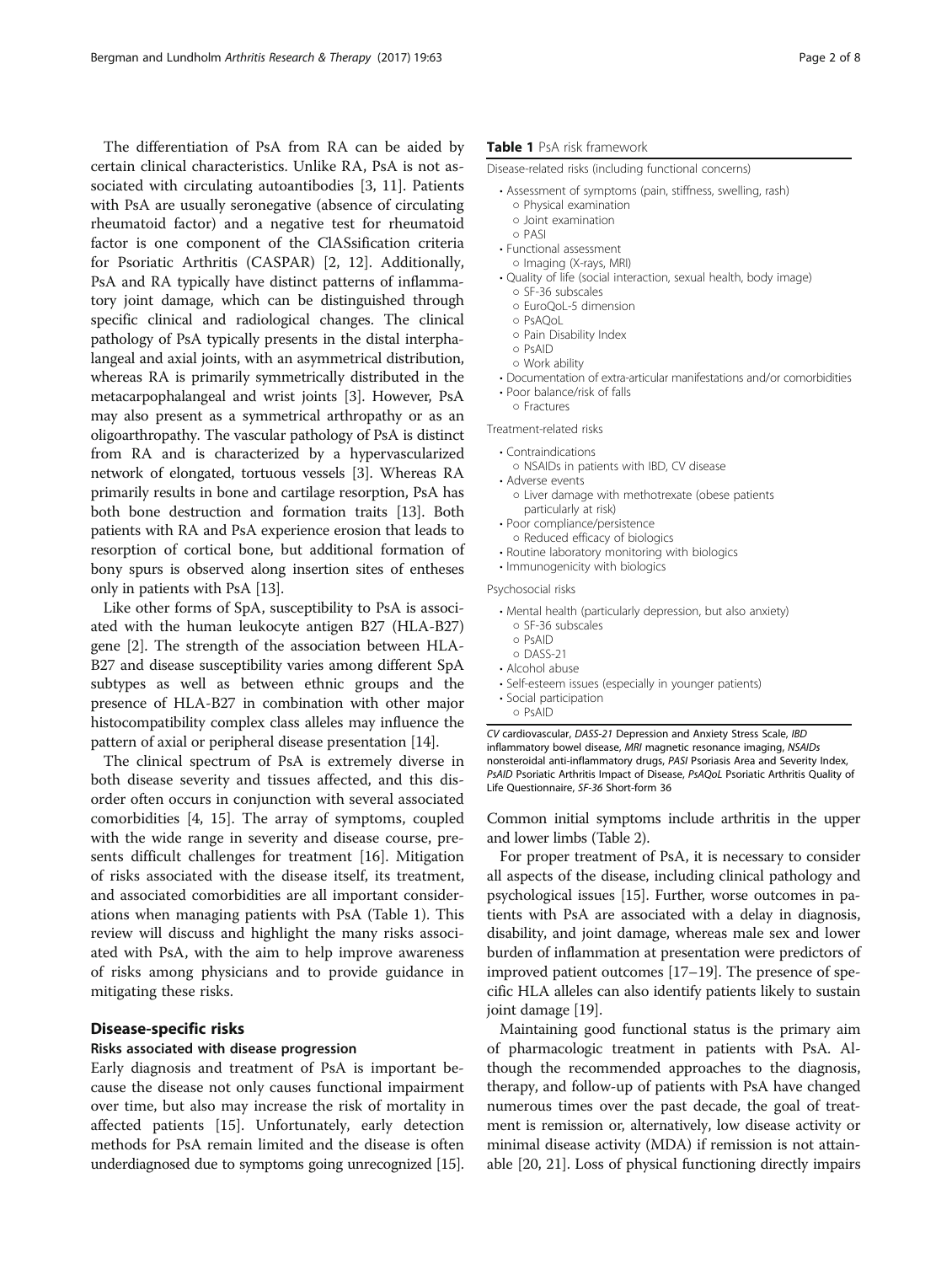<span id="page-2-0"></span>Table 2 First signs and symptoms attributable to psoriatic spondyloarthritis [\[74\]](#page-7-0)

| First signs and<br>symptoms, n (%) | Psoriatic spondyloarthritis |                            |         |
|------------------------------------|-----------------------------|----------------------------|---------|
|                                    | $\leq$ 2 years<br>$(n=51)$  | $>10$ years<br>$(n = 187)$ | P value |
| Low back pain                      | 13 (26)                     | 31(17)                     | 0.15    |
| Sacroiliac syndrome                | 6(12)                       | 17(9)                      | 0.59    |
| Neck pain                          | 1(2)                        | 14(7)                      | 0.20    |
| Dactylitis                         | 5(10)                       | 17(9)                      | 0.79    |
| Arthritis, lower limbs             | 29 (57)                     | 131 (70)                   | 0.08    |
| Arthritis, upper limbs             | 27(53)                      | 106 (57)                   | 0.63    |
| Enthesitis                         | 5(10)                       | 15(8)                      | 0.78    |

(Adapted from: Rojas-Vargas M et al. First signs and symptoms of spondyloarthritis—data from an inception cohort with a disease course of two years or less (REGISPONSER-Early). Rheumatology (Oxford). 2009;48(4):404–409) Significance obtained by the chi-square test for contingency tables

Comparison of REGISPONSER-Early (≤2 years) vs REGISPONSER-Late (>10 years)

patient quality of life (QoL) and results in increased direct and indirect costs associated with the disease [[22](#page-6-0)]. For example, decreased functional status can prevent patients from performing daily activities of living, such as washing and dressing [[23](#page-6-0)].

Clinicians should be aware of the relevant extra-articular manifestations of PsA and its associated comorbidities, which result in considerable morbidity and mortality [[24](#page-6-0)]. At least 1 extra-articular immune-mediated inflammatory disease is present in 94.7% of patients with PsA and the most common of these are psoriasis (94%), uveitis (1.3%), and inflammatory bowel disease (0.7%) [\[25\]](#page-6-0). The extraarticular manifestations and comorbidities associated with PsA can also significantly impact QoL and must be considered in the management of PsA [\[23](#page-6-0)].

#### Risks associated with comorbidities

Patients with PsA have a higher prevalence and incidence of cardiovascular (CV) disease than the general population [[24, 26](#page-6-0)]. This increased risk is due to both a higher prevalence of traditional risk factors such as hypertension, obesity, diabetes, and hyperlipidemia, and also to nonconventional risk factors, for example, those related to chronic systemic inflammation, including higher levels of C-reactive protein and erythrocyte sedimentation rate [\[24](#page-6-0), [27\]](#page-6-0). Interestingly, suppression of inflammation in patients with PsA has been linked with improvements in surrogate markers of CV risk, such as increased carotid intima media thickness and endothelial dysfunction [\[28](#page-6-0)]. Further, the presence of metabolic syndrome and insulin resistance, which are also more common in patients with PsA, are associated with increased severity of PsA and increased risk of CV disease [\[29](#page-6-0), [30\]](#page-6-0). These findings suggest that systemic inflammation may play an important role in driving CV risk in patients with PsA.

Obesity is reported in 35% of patients with PsA and has been suggested as a potential risk factor for developing PsA [[31](#page-6-0), [32](#page-6-0)]. Obesity may also impact disease activity and response to therapy, possibly through increased production of inflammatory cytokines [\[33\]](#page-6-0). For instance, irrespective of the kind of therapy used, obesity is associated a lower probability of achieving MDA and it is speculated that the chronic pro-inflammatory state, the biomechanical effect of heavy weight on the joints, and the altered pain threshold associated with obesity may be factors responsible preventing achievement of MDA [\[32\]](#page-6-0).

PsA is associated with diabetes mellitus and the rate of diabetes mellitus is significantly higher in patients with PsA than in those with RA (odds ratio 1.56; 95% confidence interval [CI]  $1.07-2.28$ ;  $P = 0.02$  [[34\]](#page-6-0). Caution should be used if prescribing glucocorticoids because they are associated with an approximately 30% increase in the risk for developing diabetes mellitus in patients with psoriasis or PsA [\[35](#page-6-0)]. Some dermatologists consider psoriasis as a contraindication for use of corticosteroids, due to concerns of converting plaque psoriasis into pustular psoriasis. However, corticosteroids are still often used across various practice settings, including dermatology.

A strong relationship has been noted between gastrointestinal (GI) inflammation and joint inflammation in various forms of SpA [\[36](#page-6-0)]. However, the prevalence of inflammatory bowel disease in patients with PsA is less clearly defined [[24\]](#page-6-0). Of note, there is a significantly increased risk of Crohn's disease in women with psoriasis (relative risk [RR] 3.86, 95% CI 2.23–6.67) that is further increased in women with both psoriasis and PsA (RR 6.43, 95% CI 2.04–20.32) [\[37\]](#page-6-0).

Patients with PsA also suffer from sleep disturbances and diminished sleep quality that are associated with generalized pain, anxiety, enthesitis, increased levels of C-reactive protein, and increased erythrocyte sedimentation rate [[38\]](#page-6-0). The prevalence of depression in patients with PsA is 22.2%, compared with 9.6% in patients with psoriasis alone, and the estimated prevalence in the general population (9%) [[39](#page-6-0)]. Similarly, the prevalence of anxiety among patients with PsA is reported as 36.6%, compared with 24.4% in patients with psoriasis alone [\[39\]](#page-6-0).

### Mitigation of disease-specific risks

Mitigation and evaluation of disease-specific risks is dependent upon prompt and accurate diagnosis. Currently, the primary objectives in clinical rheumatology are early diagnosis and initiation of treatment because diagnostic delays are a significant contributor to poor patient outcomes [[4](#page-5-0), [15\]](#page-6-0). Even short delays (6 months) from symptom onset to first visit with a rheumatologist have been observed to contribute to development of peripheral joint erosions and worse long-term physical function [[40\]](#page-6-0). To this end, remission in PsA has been attributed to early diagnosis and treatment.

Disease-related risks should be evaluated through good patient history and use of metrics specific to PsA [[41\]](#page-6-0). These include evaluation of physical function and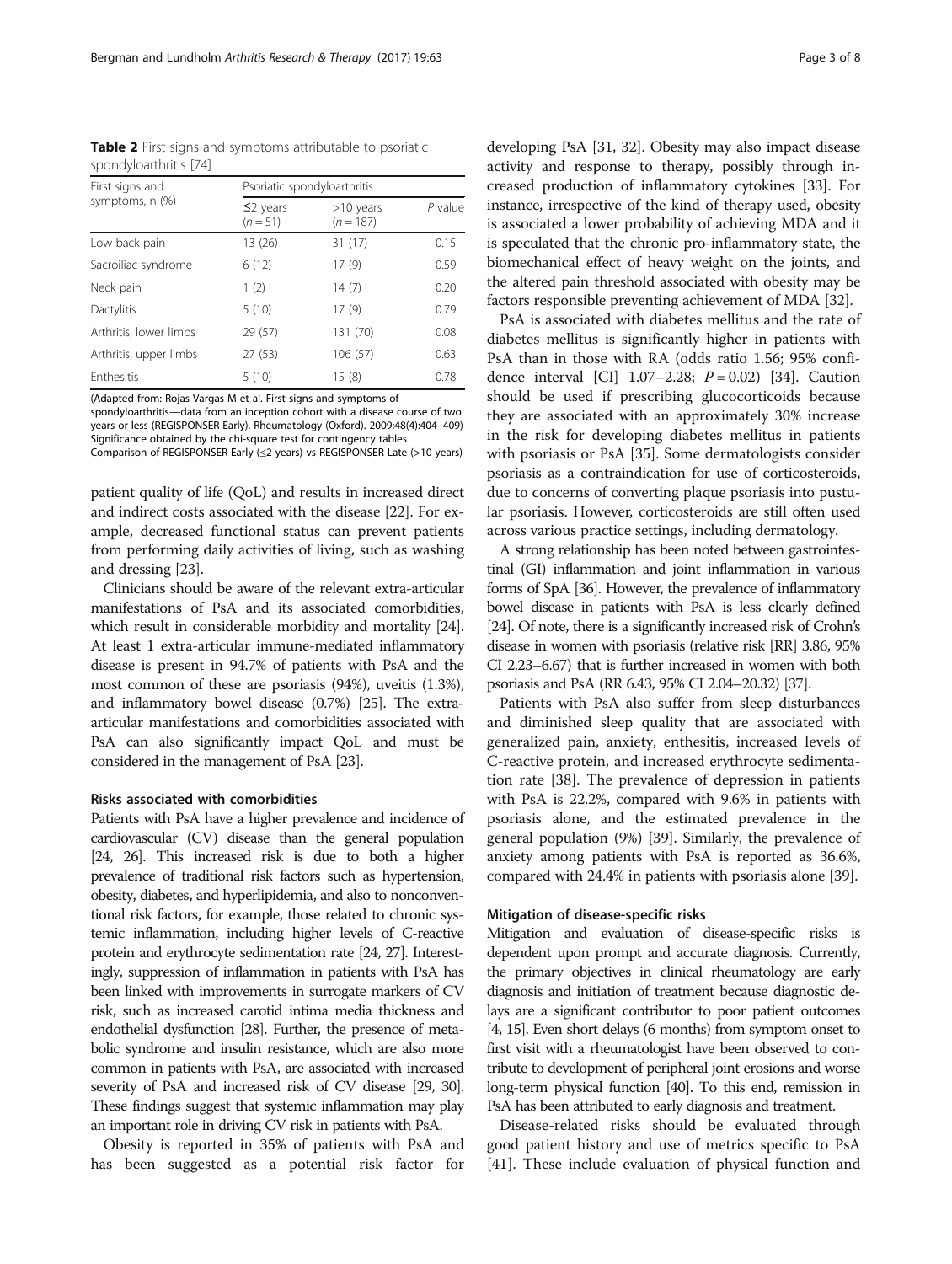skin involvement, as well as joint examination (tender joint count, swollen joint count, entheseal assessment). Additionally, physicians should be aware of the possibility of PsA when diagnosing and treating patients who suffer from pre-existing psoriasis. Tracking of metrics over time should be undertaken to detect whether medications are ameliorating disease severity. Imaging may be used for diagnosis and following disease progression over time [[41\]](#page-6-0). In recent years, magnetic resonance imaging (MRI) and ultrasonography have been increasingly used for assessment of PsA and have provided additional information on the pathogenesis of PsA [\[15](#page-6-0)].

Treatment with drugs is necessary for patients with PsA and recommended treatment guidelines tailored to individual PsA characteristics are shown in Fig. [1](#page-4-0) [\[16](#page-6-0)]. Although it is important for patients with PsA to remain active, it is typically not possible to manage disease symptoms through physical therapy alone.

# Treatment-related risks

# Risks associated with treatment strategy

Early recognition and intervention with therapy is key to controlling disease progression in patients with PsA [[15\]](#page-6-0). The tumor necrosis factor (TNF) inhibitors etanercept, infliximab, adalimumab, golimumab, and certolizumab pegol have been shown to improve signs and symptoms of PsA [[42](#page-6-0)–[46](#page-6-0)]. Additionally, apremilast (an oral phosphodiesterase-4 inhibitor), abatacept (a T cell selective costimulation modulator), ustekinumab (an interleukin- [IL-] 12/23 inhibitor), and secukinumab (an IL-17A inhibitor) have also shown varying degrees of efficacy in the treatment of PsA [[47](#page-6-0)–[53\]](#page-7-0). Approved agents are discussed in more detail in the following section.

Treat-to-target is a therapeutic concept derived from RA and other diseases [[54, 55\]](#page-7-0), which has been proposed for all forms of SpA [\[20](#page-6-0), [41,](#page-6-0) [54](#page-7-0), [56\]](#page-7-0). With this approach, a clear target, such as remission or low disease activity, is identified and the goal is to sustain this response over time, with an understanding of the need to treat flares and keep tight control of disease activity [\[55\]](#page-7-0). A universal definition of the target (e.g., remission, prevention of flare of disease) is required for the treat-to-target approach and, in SpA, remission and sustained low disease activity have been suggested as possible targets [\[20,](#page-6-0) [55\]](#page-7-0). Although definitions of remission or MDA in SpA have been proposed, none have been widely accepted or endorsed and given the multifaceted nature of SpA, a composite of outcome measures may be most useful [[54](#page-7-0), [57\]](#page-7-0).

The Tight Control of Psoriatic Arthritis (TICOPA) trial, an open-label, randomized, controlled study, has recently provided evidence on the benefit of treating-totarget in PsA [\[58](#page-7-0)]. This study compared treat-to-target versus standard of care in newly diagnosed patients with PsA receiving methotrexate (MTX), a combination of

disease-modifying antirheumatic drugs (DMARDs), or TNF inhibitors. Results from TICOPA demonstrated that tight control of disease activity using a step-up dosing regimen to achieve MDA (reviewed and adjusted, if necessary, every 4 weeks) significantly improved joint outcomes compared with standard of care (per the treating physician, reviewed every 12 weeks). After 48 weeks, the odds of achieving an American College of Rheumatology (ACR) 20% criteria for improvement (ACR20 response) nearly doubled (odds ratio 1.91; 95% CI, 1.03-3.55;  $P = 0.0392$ ) without any unexpected serious adverse events (AEs) [\[58\]](#page-7-0).

# Risks associated with pharmacologic treatment

The complexities of PsA pathology suggest the need to identify suitable therapies to address the different combinations of clinical manifestations [\[21](#page-6-0)]. Traditional treatments for PsA include nonsteroidal anti-inflammatory drugs (NSAIDs), steroids, and synthetic DMARDs [\[59](#page-7-0)]. NSAIDs are effective for relieving musculoskeletal symptoms due to joint inflammation, but have no efficacy on psoriatic skin lesions and are associated with AEs including renal toxicity, gastrointestinal toxicity, and the risk of developing CV events [[59](#page-7-0)]. Traditional DMARD treatment options for PsA include sulfasalazine and MTX [[16](#page-6-0), [59, 60\]](#page-7-0). There is debate over the efficacy of MTX and randomized trials have generally been unable to show efficacy [[59](#page-7-0), [61, 62](#page-7-0)]. Additionally, MTX is ineffective in treating axial inflammation and there is little evidence to support its use for other symptoms such as enthesitis [\[59, 62](#page-7-0)]. However, in the placebo-controlled Methotrexate in Psoriatic Arthritis (MIPA) trial (that showed no benefit with respect to the primary endpoint of PsA response criteria), treatment with MTX resulted in a significant improvement over placebo in both patient and physician global assessments, as well as Psoriasis Area and Severity Index (PASI) scores at 6 months [[61, 62](#page-7-0)]. Nonetheless, the MIPA authors asserted that their findings questioned the classification of MTX as a DMARD in the setting of PsA, with recognition that there are safety concerns associated with MTX therapy [[61](#page-7-0)]. In particular, the use of MTX in obese patients may lead to potential liver damage [[63](#page-7-0)]. Alcohol abuse and the high prevalence of fatty liver in obese patients may contribute to the development of liver damage and the presence of fatty liver can also impede monitoring for liver damage.

Current targeted treatment options approved for PsA include biologics (TNF inhibitors, ustekinumab, and secukinumab) and the small molecule apremilast [[3](#page-5-0), [59\]](#page-7-0). These therapies are typically recommended for use after inadequate response to at least one DMARD but early escalation can be considered, especially for patients with poor prognostic factors such as raised inflammatory markers or high active-disease joint counts [\[16\]](#page-6-0). For patients who fail a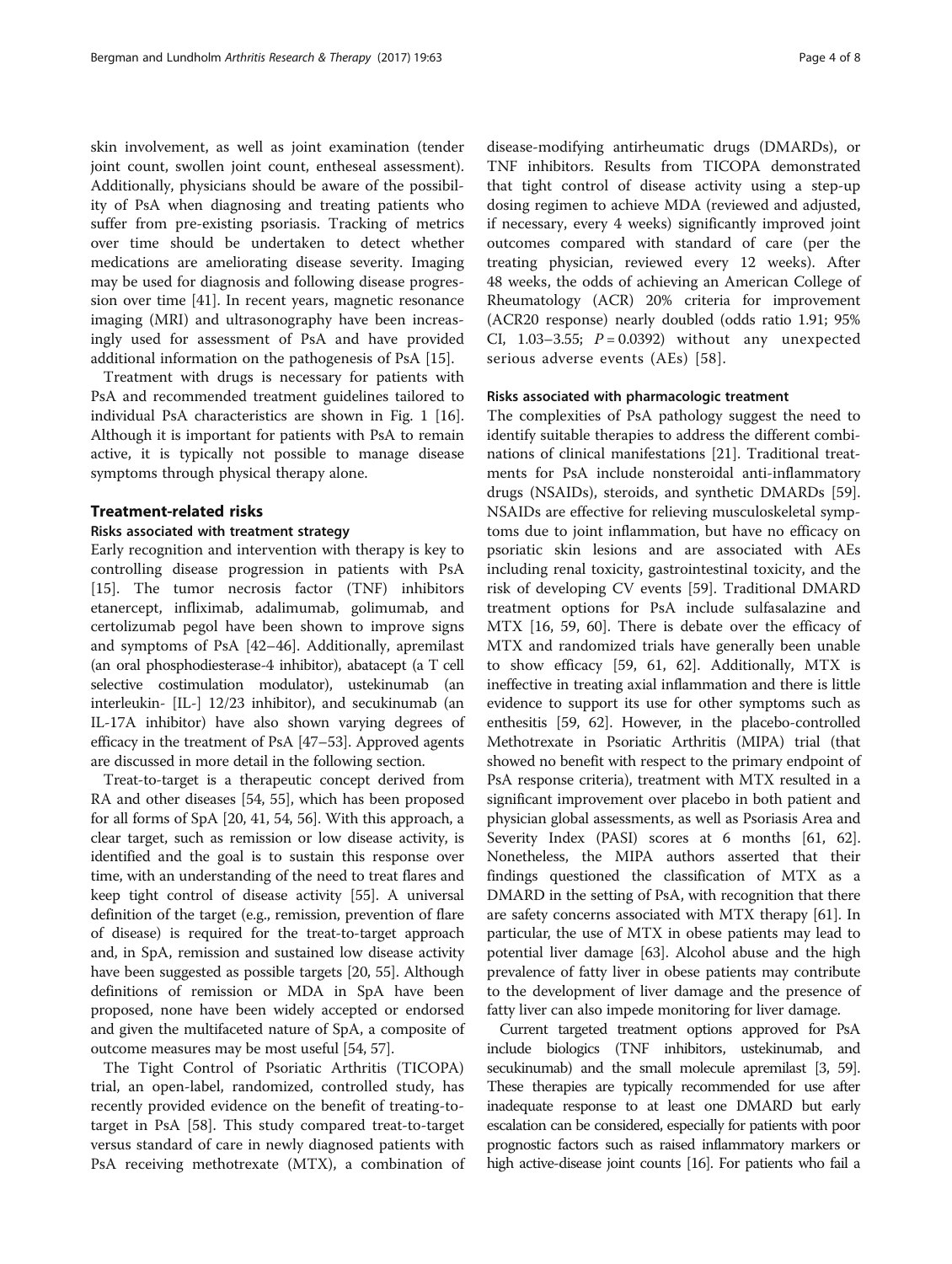<span id="page-4-0"></span>

biologic therapy, the GRAPPA guidelines provide a conditional recommendation for switching to a different biologic agent within a drug class or to a drug with a different mode of action [\[16\]](#page-6-0). While switching TNF inhibitors can be effective, response rates tend to diminish with successive TNF inhibitor use [\[64](#page-7-0)]. There has been investigation of combining TNF inhibitors with a DMARD to prolong biologic persistence but a clear benefit of combination therapy was not observed [\[65](#page-7-0)]. There are currently two biologics (secukinumab and ustekinumab) available for treatment of PsA with a different mechanisms of action than TNF inhibition [[50](#page-6-0), [51, 53](#page-7-0)]. A concern with all biologic therapies for PsA is an increased risk for infections and patients should be monitored for the development of serious infections that would necessitate discontinuation of treatment until the infection resolves. Reactivation of tuberculosis has been observed with TNF inhibitors and

patients must be monitored for active tuberculosis while receiving these agents.

Additionally, response to biologic agents can be limited by immunogenicity and the development of antidrug antibodies [[66](#page-7-0)]. Antidrug antibodies have been observed in 29% of patients receiving adalimumab and 21% of patients receiving infliximab and their presence was significantly correlated with low drug levels and high levels of disease activity [\[66\]](#page-7-0). This study also reported that MTX significantly decreased the prevalence of antidrug antibodies, and use of MTX should be considered for patients treated with TNF inhibitors. With secukinumab and ustekinumab, treatment-emergent antidrug antibodies were reported in 0.2% to 0.3% and 9.3%, respectively, of patients from phase 3 trials [\[49,](#page-6-0) [52, 53](#page-7-0)]. In patients receiving ustekinumab and MTX, antidrug antibodies were less common (6.4%) than in those only receiving ustekinumab (12.3%) [\[52](#page-7-0)].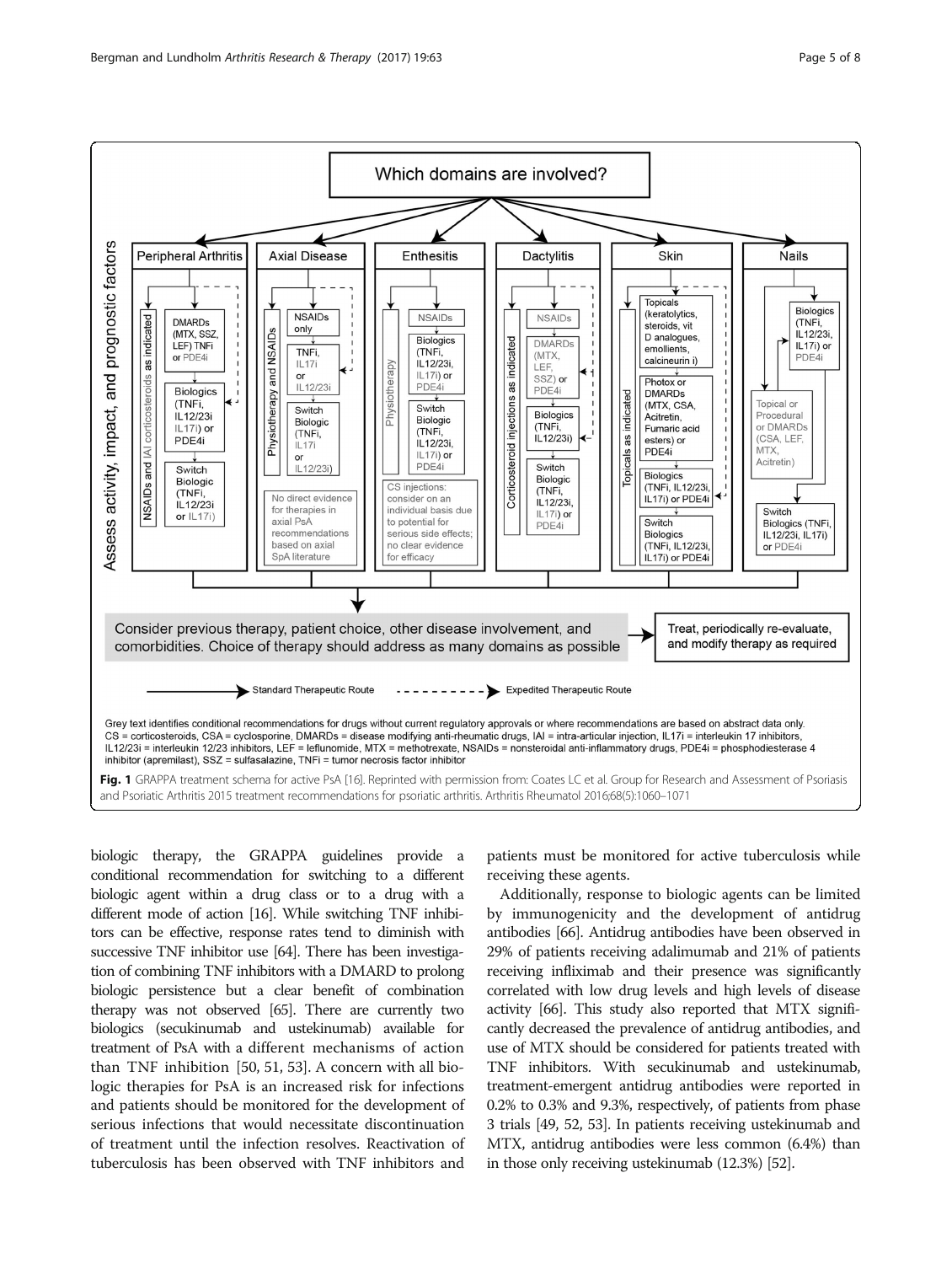# <span id="page-5-0"></span>Risks associated with poor compliance

Patient compliance to therapy is an underlying concern in the management of PsA. In patients treated with TNF inhibitors, age has been associated with increased compliance and female sex, comorbidity, and poor clinical condition at baseline have been associated with decreased compliance [\[69\]](#page-7-0). Poor adherence can reduce therapeutic efficacy and increase medical costs due to the need for more aggressive treatments [\[69, 70\]](#page-7-0). In general, there is the potential for reduced compliance if a patient cannot observe their disease directly, although this is less likely in patients with PsA because skin involvement is more common.

# Psychosocial risks

The impact of PsA is not limited to the skin and joints and patients often experience substantial impairment in QoL [\[71](#page-7-0)]. There is an increased risk of depression and anxiety in patients with PsA, which can complicate treatment [\[71\]](#page-7-0). Symptoms of depression and anxiety are associated with low treatment adherence in chronic diseases and can impair the ability of patients to self-manage [[72](#page-7-0)]. Physicians should remain cognizant of depressive behaviors such as alcoholism, nonsocial behavior, drug addiction, and suicide ideation and even though treatment of PsA can improve symptoms of depression and anxiety, it is still important for physicians to identify individuals who would benefit from referral for counseling.

Patients with both PsA and psoriasis experience worse QoL than those with only psoriasis [\[73](#page-7-0)]. Additionally, this difference in QoL was not due to differences in other comorbidities between patients with and without joint involvement [\[73](#page-7-0)]. Collectively, further efforts should be made by physicians to identify patients with PsA who should be referred for counseling as well as to monitor changes in these psychosocial issues over the course of treatment.

# Conclusions

Among patients with PsA, a major emphasis of comprehensive care should be aimed at mitigating risks and improving physical health-related QoL. As outlined above, this may be achieved by early diagnosis, prevention of disease progression, treatment of PsA-associated physical morbidity, mitigation of treatment-related risk, and treatment of associated medical comorbidity. Various agents, including newer biologics, have approved indications for use in the PsA population—providing the clinician and patients with choices of agents based on their specific

disease symptoms. Overall, management of patients with PsA is complex and requires the adoption of a more patient-focused multidisciplinary approach.

# Abbreviations

ACR: American College of Rheumatology; AEs: Adverse events; CASPAR: ClASsification criteria for Psoriatic Arthritis; CI: Confidence interval; CV: Cardiovascular; DIP: Distal interphalangeal; DMARDs: Disease-modifying antirheumatic drugs; GI: Gastrointestinal; GRAPPA: Group for Research and Assessment of Psoriasis and Psoriatic Arthritis; HLA: Human leukocyte antigen; IBD: Inflammatory bowel disease; IL: Interleukin; MDA: Minimal disease activity; MIPA: Methotrexate in Psoriatic Arthritis; MRI: Magnetic resonance imaging; MTX: Methotrexate; NSAIDs: Nonsteroidal antiinflammatory drugs; PASI: Psoriatic Area and Severity Index; PsA: Psoriatic arthritis; PUVA: Psoralen followed by ultraviolet A; QoL: Quality of life; RA: Rheumatoid arthritis; RR: Relative risk; SI: Sacroiliac; SpA: Spondyloarthropathies; TICOPA: Tight Control of Psoriatic Arthritis; TNF: Tumor necrosis factor

#### Acknowledgements

Technical assistance with editing and styling of the manuscript for submission was provided by Oxford PharmaGenesis Inc. and was funded by Novartis Pharmaceuticals Corporation.

#### Funding

The authors were fully responsible for all content and editorial decisions and received no financial support or other form of compensation related to the development of this manuscript.

#### Availability of data and materials

Not applicable. No data sets were generated or analyzed in the preparation of this manuscript. The texts of the published references, as cited, were the sources used.

#### Authors' contributions

MB conceived of the concept for this review, participated in its design and coordination, and drafted and reviewed the content of the manuscript. AL conceived of the concept for this review, participated in its design and coordination, and drafted and reviewed the content of the manuscript. Both authors read and approved the final manuscript.

#### Competing interests

MB is a consultant/speaker for Abbvie, Amgen, Celgene, Genentech, Horizon, Iroko, Janssen, Novartis, and Pfizer, and holds stock in Merck, BMS, Pfizer, and Johnson & Johnson. AL has no competing interests to declare.

#### Consent for publication

Not applicable.

#### Ethics approval and consent to participate

Not applicable.

#### Author details

<sup>1</sup>Taylor Hospital, 8 Morton Avenue, Suite 304, Ridley Park, PA 19078, USA 2 Lankenau Medical Center, Wynnewood, PA, USA.

#### Published online: 20 March 2017

#### References

- Collantes E, Zarco P, Muñoz E, Juanola X, Mulero J, Fernández-Sueiro JL, et al. Disease pattern of spondyloarthropathies in Spain: description of the first national registry (REGISPONSER)—extended report. Rheumatology (Oxford). 2007;46:1309–15.
- 2. Zochling J, Smith EU. Seronegative spondyloarthritis. Best Pract Res Clin Rheumatol. 2010;24:747–56.
- 3. Veale DJ, Fearon U. What makes psoriatic and rheumatoid arthritis so different? RMD Open. 2015;1:e000025.
- 4. Haroon M, FitzGerald O. Psoriatic arthritis: complexities, comorbidities and implications for the clinic. Expert Rev Clin Immunol. 2016;12:405–16.
- 5. Amherd-Hoekstra A, Näher H, Lorenz HM, Enk AH. Psoriatic arthritis: a review. J Dtsch Dermatol Ges. 2010;8:332–9.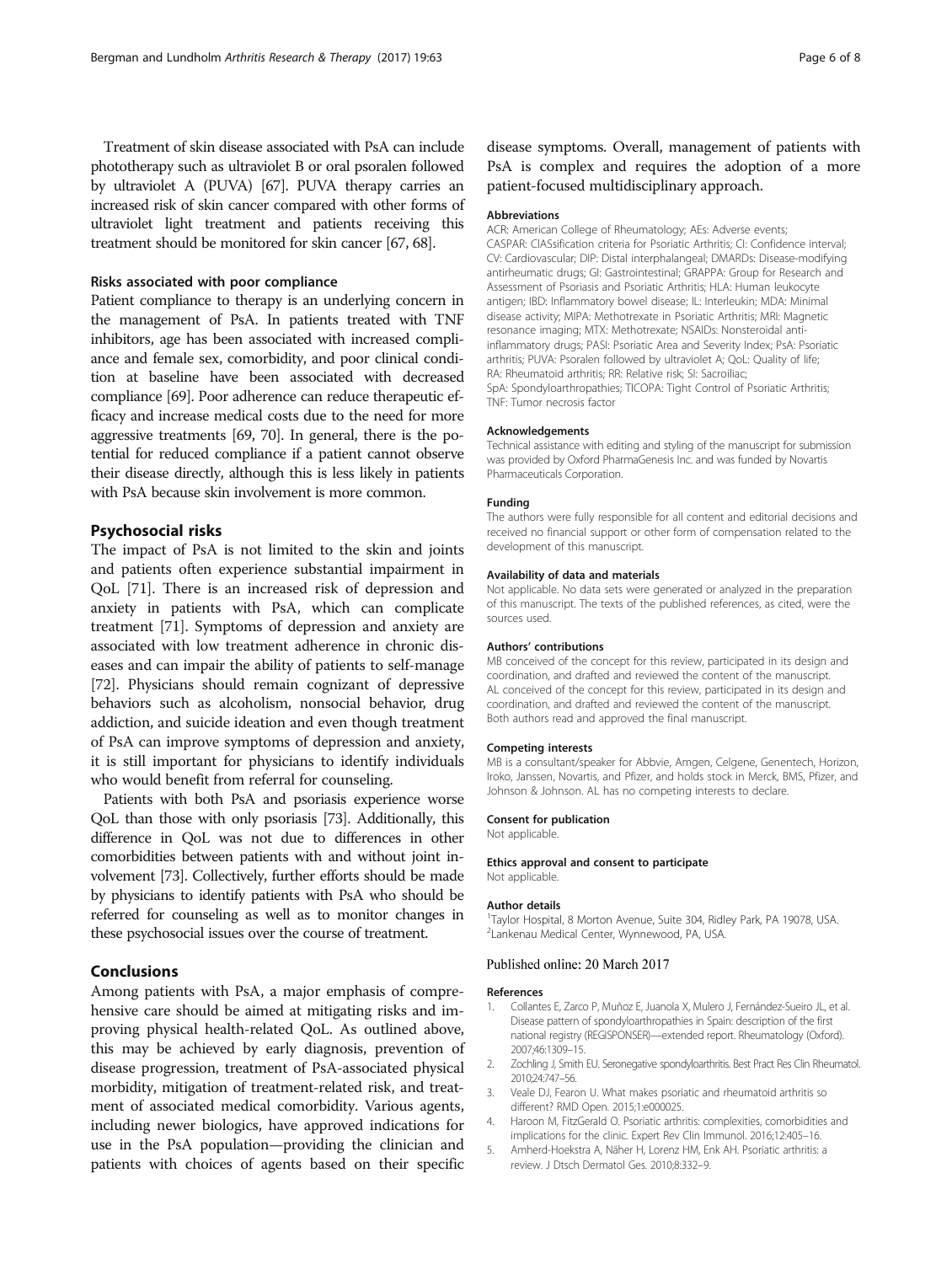- <span id="page-6-0"></span>6. Gladman DD, Antoni C, Mease P, Clegg DO, Nash P. Psoriatic arthritis: epidemiology, clinical features, course, and outcome. Ann Rheum Dis. 2005;64 Suppl 2:ii14–7.
- 7. Brockbank JE, Stein M, Schentag CT, Gladman DD. Dactylitis in psoriatic arthritis: a marker for disease severity? Ann Rheum Dis. 2005;64:188–90.
- 8. Gelfand JM, Gladman DD, Mease PJ, Smith N, Margolis DJ, Nijsten T, et al. Epidemiology of psoriatic arthritis in the population of the United States. J Am Acad Dermatol. 2005;53:573.
- 9. Mease PJ, Gladman DD, Papp KA, Khraishi MM, Thaci D, Behrens F, et al. Prevalence of rheumatologist-diagnosed psoriatic arthritis in patients with psoriasis in European/North American dermatology clinics. J Am Acad Dermatol. 2013;69:729–35.
- 10. Haroon NN, Paterson JM, Li P, Haroon N. Increasing proportion of female patients with ankylosing spondylitis: a population-based study of trends in the incidence and prevalence of AS. BMJ Open. 2014;4:e006634.
- 11. Sanmarti R, Graell E, Perez ML, Ercilla G, Viñas O, Gómez-Puerta JA, et al. Diagnostic and prognostic value of antibodies against chimeric fibrin/filaggrin citrullinated synthetic peptides in rheumatoid arthritis. Arthritis Res Ther. 2009;11:R135.
- 12. Taylor W, Gladman D, Helliwell P, Marchesoni A, Mease P, Mielants H, et al. Classification criteria for psoriatic arthritis: development of new criteria from a large international study. Arthritis Rheum. 2006;54:2665–73.
- 13. Schett G, Coates LC, Ash ZR, Finzel S, Conaghan PG. Structural damage in rheumatoid arthritis, psoriatic arthritis, and ankylosing spondylitis: traditional views, novel insights gained from TNF blockade, and concepts for the future. Arthritis Res Ther. 2011;13 Suppl 1:S4.
- 14. Londono J, Santos AM, Peña P, Calvo E, Espinosa LR, Reveille JD, et al. Analysis of HLA-B15 and HLA-B27 in spondyloarthritis with peripheral and axial clinical patterns. BMJ Open. 2015;5:e009092.
- 15. Liu JT, Yeh HM, Liu SY, Chen KT. Psoriatic arthritis: epidemiology, diagnosis, and treatment. World J Orthop. 2014;5:537–43.
- 16. Coates LC, Kavanaugh A, Mease PJ, Soriano ER, Laura Acosta-Felquer M, Armstrong AW, et al. Group for Research and Assessment of Psoriasis and Psoriatic Arthritis 2015 treatment recommendations for psoriatic arthritis. Arthritis Rheumatol. 2016;68:1060–71.
- 17. Gladman DD, Hing EN, Schentag CT, Cook RJ. Remission in psoriatic arthritis. J Rheumatol. 2001;28:1045–8.
- 18. Saber TP, Ng CT, Renard G, Lynch BM, Pontifex E, Walsh CA, et al. Remission in psoriatic arthritis: is it possible and how can it be predicted? Arthritis Res Ther. 2010;12:R94.
- 19. Eder L, Gladman DD. Predictors for clinical outcome in psoriatic arthritis what have we learned from cohort studies? Expert Rev Clin Immunol. 2014;10:763–70.
- 20. Smolen JS, Braun J, Dougados M, Emery P, Fitzgerald O, Helliwell P, et al. Treating spondyloarthritis, including ankylosing spondylitis and psoriatic arthritis, to target: recommendations of an international task force. Ann Rheum Dis. 2014;73:6–16.
- 21. Elyoussfi S, Thomas BJ, Ciurtin C. Tailored treatment options for patients with psoriatic arthritis and psoriasis: review of established and new biologic and small molecule therapies. Rheumatol Int. 2016;36:603–12.
- 22. Zhu TY, Tam LS, Lee VW, Hwang WW, Li TK, Lee KK, et al. Costs and quality of life of patients with ankylosing spondylitis in Hong Kong. Rheumatology (Oxford). 2008;47:1422–5.
- 23. Singh JA, Strand V. Spondyloarthritis is associated with poor function and physical health-related quality of life. J Rheumatol. 2009;36:1012–20.
- 24. Ogdie A, Schwartzman S, Husni ME. Recognizing and managing comorbidities in psoriatic arthritis. Curr Opin Rheumatol. 2015;27:118–26.
- 25. Zarco P, González CM, Rodríguez de la Serna A, Peiró E, Mateo I, Linares L, et al. Extra-articular disease in patients with spondyloarthritis. Baseline characteristics of the spondyloarthritis cohort of the AQUILES study. Reumatol Clin. 2015;11:83–9.
- 26. Horreau C, Pouplard C, Brenaut E, Barnetche T, Misery L, Cribier B, et al. Cardiovascular morbidity and mortality in psoriasis and psoriatic arthritis: a systematic literature review. J Eur Acad Dermatol Venereol. 2013;27 Suppl 3:12–29.
- 27. Zhu TY, Li EK, Tam LS. Cardiovascular risk in patients with psoriatic arthritis. Int J Rheumatol. 2012;2012:714321.
- 28. Jamnitski A, Symmons D, Peters MJ, Sattar N, McInnes I, Nurmohamed MT. Cardiovascular comorbidities in patients with psoriatic arthritis: a systematic review. Ann Rheum Dis. 2013;72:211–6.
- 29. Bostoen J, Van Praet L, Brochez L, Mielants H, Lambert J. A cross-sectional study on the prevalence of metabolic syndrome in psoriasis compared to psoriatic arthritis. J Eur Acad Dermatol Venereol. 2014;28:507–11.
- 30. Haroon M, Gallagher P, Heffernan E, FitzGerald O. High prevalence of metabolic syndrome and of insulin resistance in psoriatic arthritis is associated with the severity of underlying disease. J Rheumatol. 2014;41:1357–65.
- 31. Soltani-Arabshahi R, Wong B, Feng BJ, Goldgar DE, Duffin KC, Krueger GG. Obesity in early adulthood as a risk factor for psoriatic arthritis. Arch Dermatol. 2010;146:721–6.
- 32. Eder L, Thavaneswaran A, Chandran V, Cook RJ, Gladman DD. Obesity is associated with a lower probability of achieving sustained minimal disease activity state among patients with psoriatic arthritis. Ann Rheum Dis. 2015;74:813–7.
- 33. Versini M, Jeandel PY, Rosenthal E, Shoenfeld Y. Obesity in autoimmune diseases: not a passive bystander. Autoimmun Rev. 2014;13:981–1000.
- 34. Labitigan M, Bahče-Altuntas A, Kremer JM, Reed G, Greenberg JD, Jordan N, et al. Higher rates and clustering of abnormal lipids, obesity, and diabetes mellitus in psoriatic arthritis compared with rheumatoid arthritis. Arthritis Care Res (Hoboken). 2014;66:600–7.
- 35. Solomon DH, Love TJ, Canning C, Schneeweiss S. Risk of diabetes among patients with rheumatoid arthritis, psoriatic arthritis and psoriasis. Ann Rheum Dis. 2010;69:2114–7.
- 36. Elewaut D, Matucci-Cerinic M. Treatment of ankylosing spondylitis and extra-articular manifestations in everyday rheumatology practice. Rheumatology (Oxford). 2009;48:1029–35.
- 37. Li WQ, Han JL, Chan AT, Qureshi AA. Psoriasis, psoriatic arthritis and increased risk of incident Crohn's disease in US women. Ann Rheum Dis. 2013;72:1200–5.
- 38. Gezer O, Batmaz I, Sariyildiz MA, Sula B, Ucmak D, Bozkurt M, et al. Sleep quality in patients with psoriatic arthritis. Int J Rheum Dis. 2014. doi[:10.1111/756-185X.12505.](http://dx.doi.org/10.1111/756-185X.12505) [Epub ahead of print].
- 39. McDonough E, Ayearst R, Eder L, Chandran V, Rosen CF, Thavaneswaran A, et al. Depression and anxiety in psoriatic disease: prevalence and associated factors. J Rheumatol. 2014;41:887–96.
- 40. Haroon M, Gallagher P, FitzGerald O. Diagnostic delay of more than 6 months contributes to poor radiographic and functional outcome in psoriatic arthritis. Ann Rheum Dis. 2015;74:1045–50.
- 41. Rohekar S, Chan J, Tse SM, Haroon N, Chandran V, Bessette L, et al. 2014 Update of the Canadian Rheumatology Association/spondyloarthritis research consortium of Canada treatment recommendations for the management of spondyloarthritis. Part I: principles of the management of spondyloarthritis in Canada. J Rheumatol. 2015;42:654–64.
- 42. Mease PJ, Kivitz AJ, Burch FX, Siegel EL, Cohen SB, Ory P, et al. Etanercept treatment of psoriatic arthritis: safety, efficacy, and effect on disease progression. Arthritis Rheum. 2004;50:2264–72.
- 43. Mease PJ, Fleischmann R, Deodhar AA, Wollenhaupt J, Khraishi M, Kielar D, et al. Effect of certolizumab pegol on signs and symptoms in patients with psoriatic arthritis: 24-week results of a phase 3 double-blind randomised placebo-controlled study (RAPID-PsA). Ann Rheum Dis. 2014;73:48–55.
- 44. Antoni C, Krueger GG, de Vlam K, Birbara C, Beutler A, Guzzo C, et al. Infliximab improves signs and symptoms of psoriatic arthritis: results of the IMPACT 2 trial. Ann Rheum Dis. 2005;64:1150–7.
- 45. Mease PJ, Gladman DD, Ritchlin CT, Ruderman EM, Steinfeld SD, Choy EH, et al. Adalimumab for the treatment of patients with moderately to severely active psoriatic arthritis: results of a double-blind, randomized, placebocontrolled trial. Arthritis Rheum. 2005;52:3279–89.
- 46. Kavanaugh A, McInnes I, Mease P, Krueger GG, Gladman D, Gomez-Reino J, et al. Golimumab, a new human tumor necrosis factor α antibody, administered every four weeks as a subcutaneous injection in psoriatic arthritis: twenty-four-week efficacy and safety results of a randomized, placebo-controlled study. Arthritis Rheum. 2009;60:976–86.
- 47. Kavanaugh A, Mease PJ, Gomez-Reino JJ, Adebajo AO, Wollenhaupt J, Gladman DD, et al. Treatment of psoriatic arthritis in a phase 3 randomised, placebo-controlled trial with apremilast, an oral phosphodiesterase 4 inhibitor. Ann Rheum Dis. 2014;73:1020–6.
- 48. Mease P, Genovese MC, Gladstein G, Kivitz AJ, Ritchlin C, Tak PP, et al. Abatacept in the treatment of patients with psoriatic arthritis: results of a six-month, multicenter, randomized, double-blind, placebo-controlled, phase II trial. Arthritis Rheum. 2011;63:939–48.
- 49. Mease PJ, McInnes IB, Kirkham B, Kavanaugh A, Rahman P, van der Heijde D, et al. Secukinumab inhibition of interleukin-17A in patients with psoriatic arthritis. N Engl J Med. 2015;373:1329–39.
- 50. McInnes IB, Kavanaugh A, Gottlieb AB, Puig L, Rahman P, Ritchlin C, et al. Efficacy and safety of ustekinumab in patients with active psoriatic arthritis: 1 year results of the phase 3, multicentre, double-blind, placebo-controlled PSUMMIT 1 trial. Lancet. 2013;382:780–9.